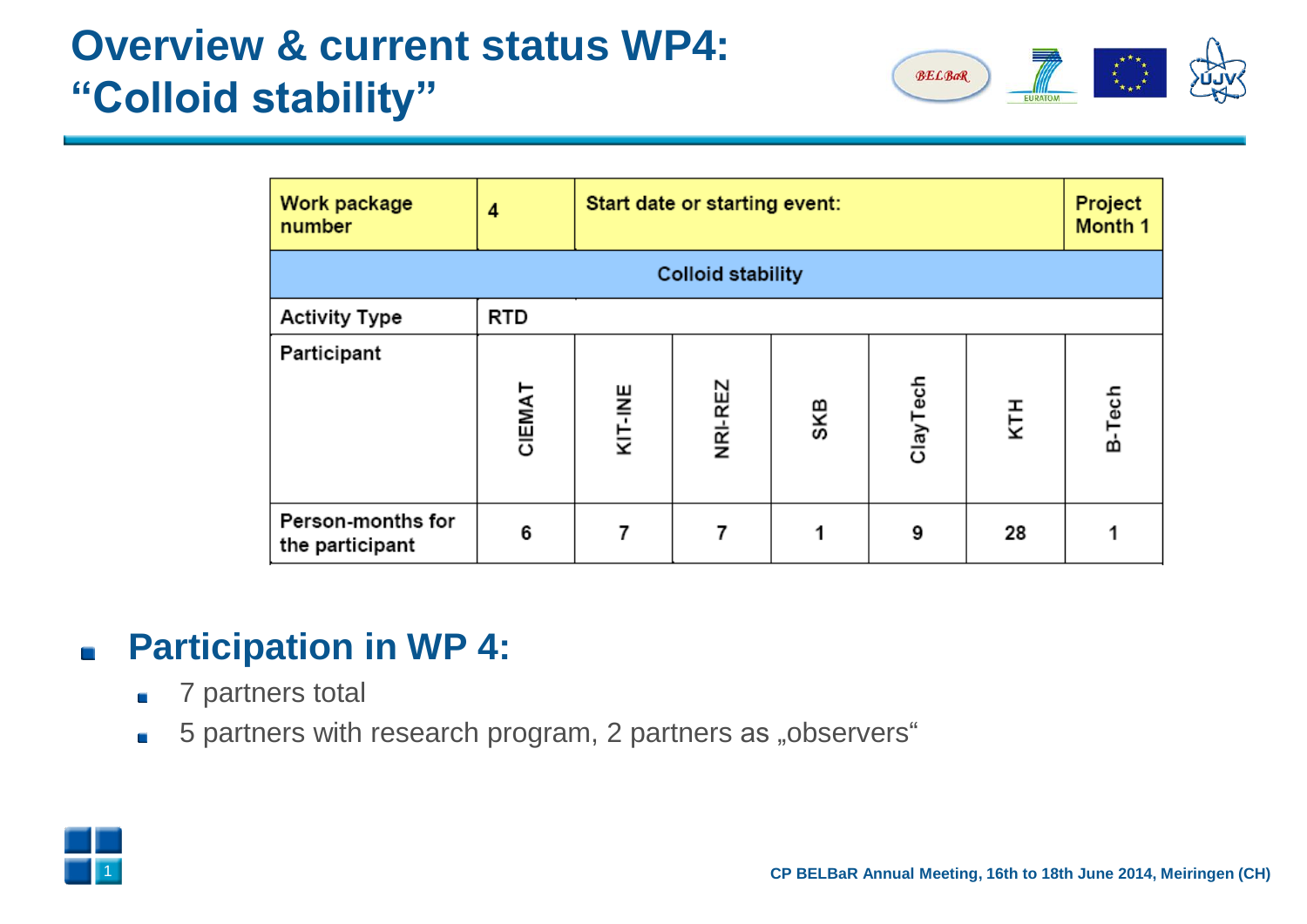

- Clay colloid stability investigations under different geochemical conditions
	- KIT-INE is performing **long time period studies** on colloids stability with **MX-80** in presence of different electrolytes, pH, tetravalent actinide element Th(IV), Fe, fulvic acid. Large set of samples. Start in 2013 till the end of project. See progress report D4.5
	- CIEMAT compared the stability of clay colloid suspensions of different bentonites (**FEBEX, Mylos, MX-80, B75, Russian bentonite**) as a function of pH (D4.2). Also the comparative study on bentonites characteristics is ongoing. CIEMAT also focused on reversibility of coagulation process (D4.4)
	- ÚJV studied the **coagulation of dilute clay dispersions** by cations, anions (see D4.7) and influence of humic substances on coagulation process (D4.6). Bentonite **B75, BaM**  $(CZ)$

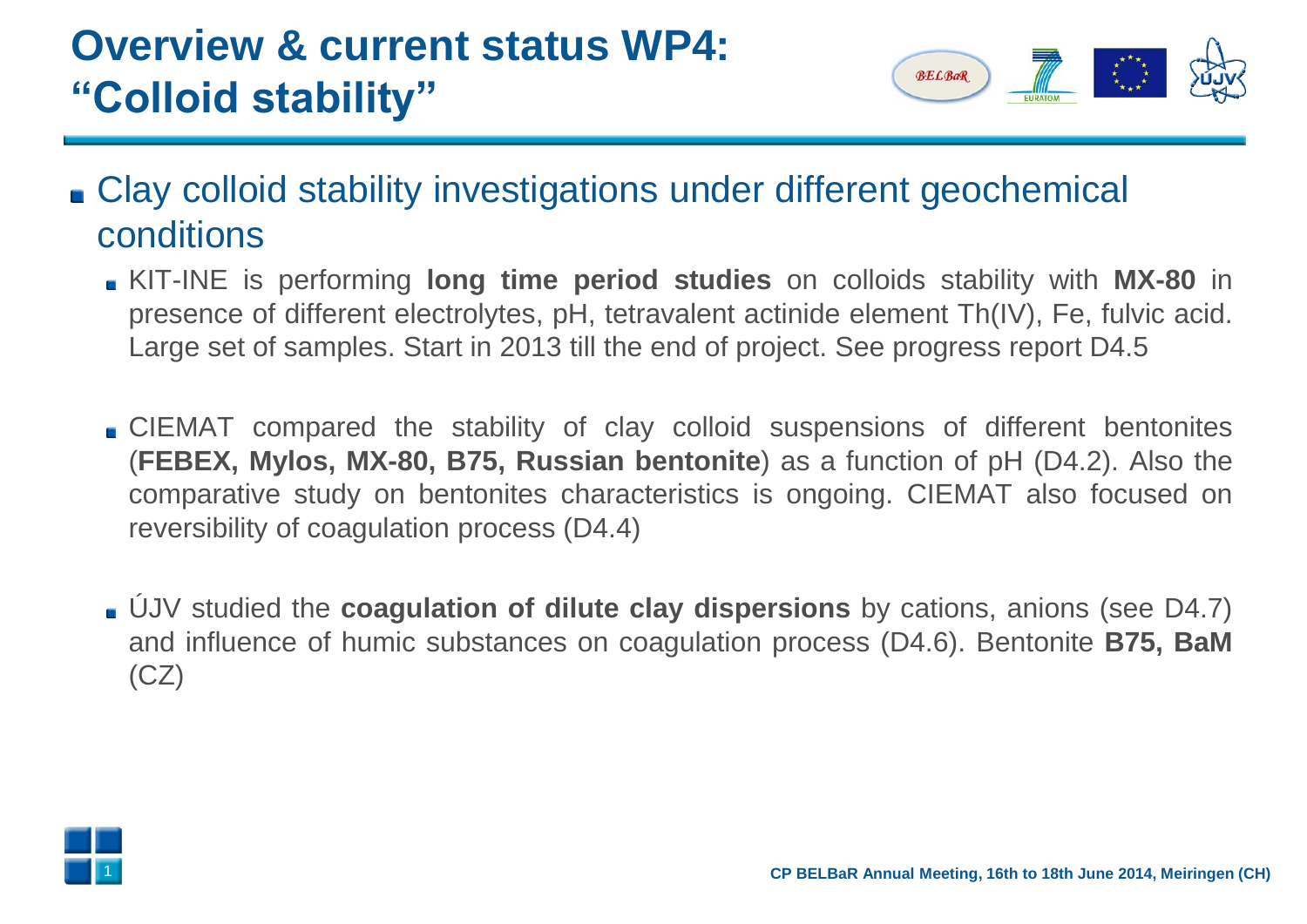

### **Rheology experiments**

- ClayTech define some recommendations for rheology measurement in D4.1
- B+Tech input of relevant information from WP2

## **Theoretical basis**

KTH summarized in general the theoretical background for methods of statistic mechanics that have considered the ion-ion correlation effect to quantify the swelling between inter-lamellar layers and to investigate the role of divalent ions such as Ca on the structure of smectite particles (D4.3)